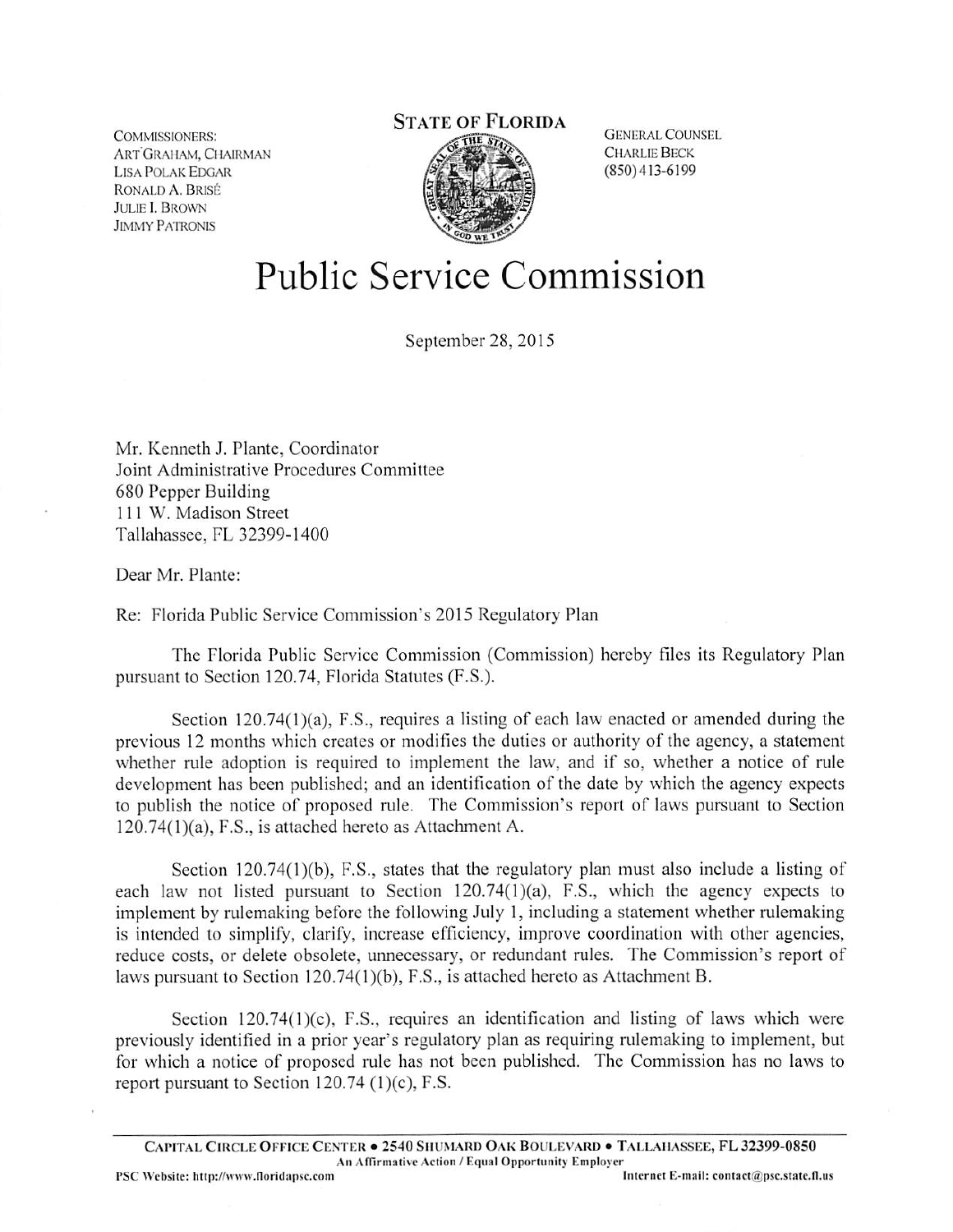Mr. Kenneth J. Plante September 28, 2015 Page 2

Section 120.74 (1)(d), F.S., requires the Commission to submit a certification regarding the regulatory plan. Pursuant to Section  $120.74(1)(d)$ , F.S., we hereby verify that we have reviewed the attached regulatory plan and that the Commission regularly reviews all of its rules. The Commission's rules were most recently reviewed for the period January 1, 2012, through July 1, 2015, to determine if the rules remain consistent with the Commission's rulemaking authority and the laws implemented.

Sincerely,

þ,

ART GRAHAM Chairman Florida Public Service Commission 2540 Shumard Oak Boulevard Tallahassee, Florida 32399 (850)413-6770

ie Beck Chan

CHARLIE BECK General Counsel Florida Public Service Commission 2540 Shumard Oak Boulevard Tallahassee, Florida 32399 (850)413-6770

AG/cbp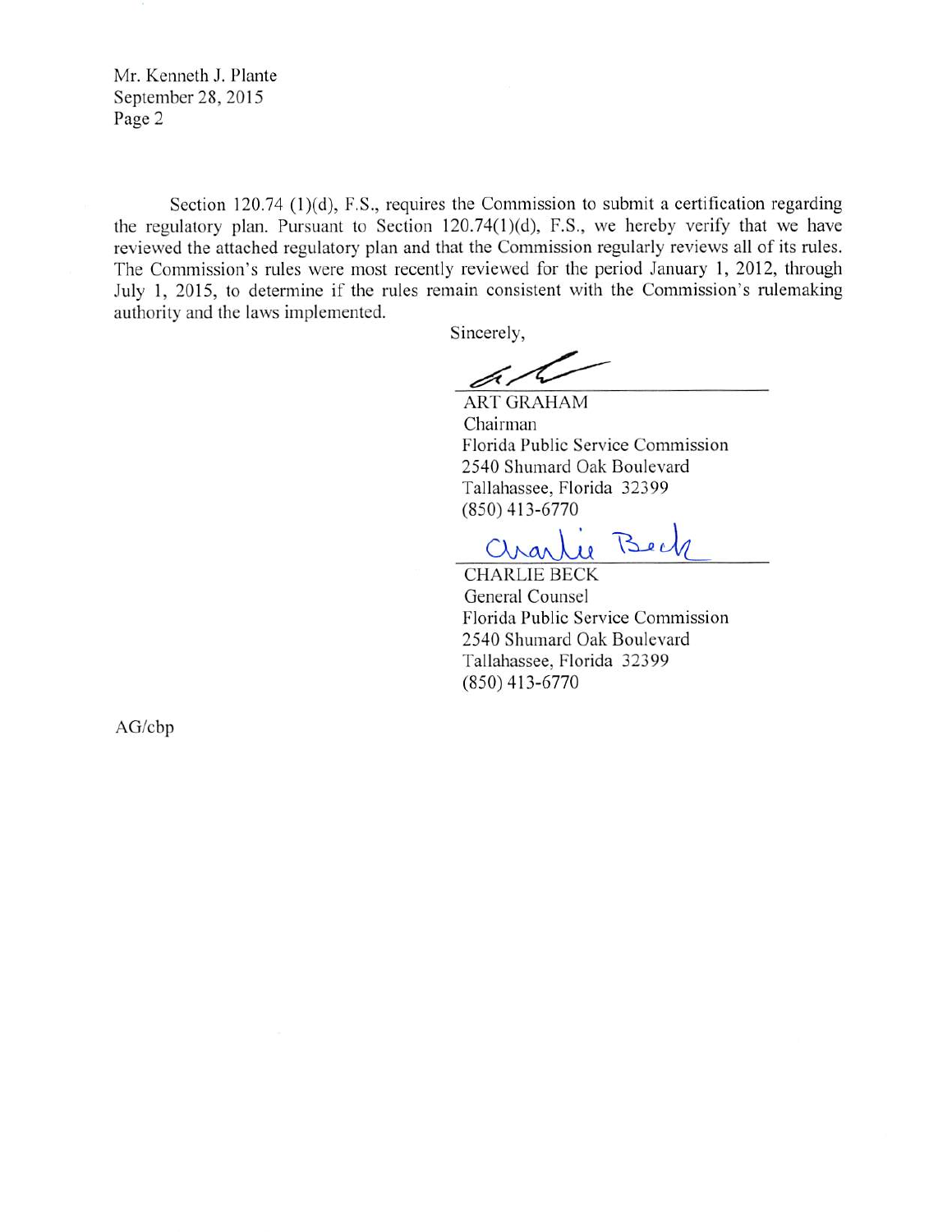## REGULATORY PLAN

# LAWS CREATING OR MODIFYING DUTIES OR AUTHORITY- SECTION 120.74(1)(a), F.S.

| Laws                                                                                                                                                                                                                                                                                                                                                                                                                                                            | Rulemaking<br>Necessary                                                                                | Notice of<br>Rule<br>Develop-<br>ment<br>Published | <b>Expected Date</b><br>of Notice of<br>Proposed Rule | <b>Reason Why Rulemaking Is Not Necessary</b>                                                                                                                                                                                                                                                                                                                           |
|-----------------------------------------------------------------------------------------------------------------------------------------------------------------------------------------------------------------------------------------------------------------------------------------------------------------------------------------------------------------------------------------------------------------------------------------------------------------|--------------------------------------------------------------------------------------------------------|----------------------------------------------------|-------------------------------------------------------|-------------------------------------------------------------------------------------------------------------------------------------------------------------------------------------------------------------------------------------------------------------------------------------------------------------------------------------------------------------------------|
| 2015-129 – Imposes new requirements for<br>Commissioners; also provides that<br>customers may not be charged a higher rate<br>for increased usage due to a billing period<br>extension; requires monies received for<br>demand-side renewable energy to be used<br>solely for that purpose; defines terms;<br>authorizes electric utilities to petition for<br>financing orders for nuclear asset-recovery<br>bonds and provides requirements and<br>penalties. | Rulemaking<br>is necessary<br>for<br>amendments<br>to Chapter<br>366, F.S.,<br>on customer<br>charges. | September<br>25, 2015,<br>Vol.41,<br>No. 187       | April 1, 2016                                         | No rulemaking is necessary for Chapter 350, F.S.,<br>amendments on new requirements for<br>Commissioners, or Chapter 366 F.S., amendments on<br>nuclear asset recovery bonds because the statutes are<br>very specific and prescriptive as to requirements for<br>Commissioners; demand-side renewable energy; and<br>terms and authority for utility financing orders. |
| 2015-003 – Repeals Section 120.745, F.S.,<br>pursuant to its own terms.                                                                                                                                                                                                                                                                                                                                                                                         | N <sub>o</sub>                                                                                         | N/A                                                | N/A                                                   | Self-effectuating statutory repeal.                                                                                                                                                                                                                                                                                                                                     |
| $2015 - 155$ – Requires indexing and<br>transmission of agency final orders to<br>DOAH; and provides requirements for<br>electronic transmission of agency final<br>orders to DOAH.                                                                                                                                                                                                                                                                             | N <sub>o</sub>                                                                                         | N/A                                                | N/A                                                   | Statute is prescriptive as to the procedures to be<br>followed for the indexing and transmission of agency<br>final orders to DOAH.                                                                                                                                                                                                                                     |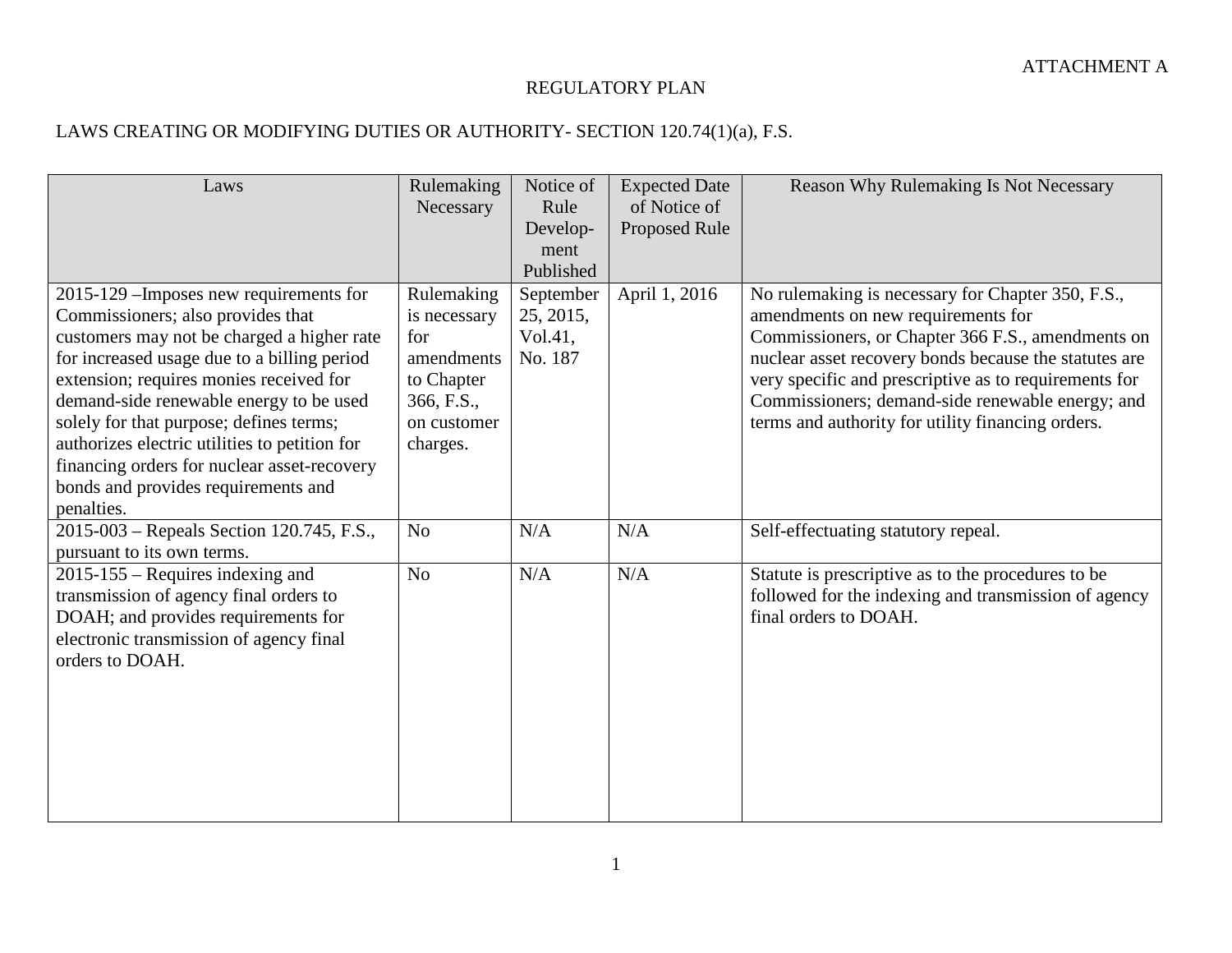## LAWS CREATING OR MODIFYING DUTIES OR AUTHORITY- SECTION 120.74(1)(a), F.S.

| Laws                                                                                                                                                                                                                                                                                       | Rulemaking     | Notice of | <b>Expected Date</b> | <b>Reason Why Rulemaking Is Not Necessary</b>                                                                                                                  |
|--------------------------------------------------------------------------------------------------------------------------------------------------------------------------------------------------------------------------------------------------------------------------------------------|----------------|-----------|----------------------|----------------------------------------------------------------------------------------------------------------------------------------------------------------|
|                                                                                                                                                                                                                                                                                            | Necessary      | Rule      | of Notice of         |                                                                                                                                                                |
|                                                                                                                                                                                                                                                                                            |                | Develop-  | <b>Proposed Rule</b> |                                                                                                                                                                |
|                                                                                                                                                                                                                                                                                            |                | ment      |                      |                                                                                                                                                                |
|                                                                                                                                                                                                                                                                                            |                | Published |                      |                                                                                                                                                                |
| $2015 - 162$ – Revises deadline to propose<br>rules implementing new laws, revises<br>annual review requirements of agency rules;<br>repeals section on legislative survey of<br>regulatory impacts; and rescinds any<br>suspension of rulemaking authority<br>under section 120.745, F.S. | N <sub>o</sub> | N/A       | N/A                  | Statute is specific and prescriptive as to the<br>regulatory plan preparation and submittal<br>requirements and the components of the biennial rule<br>review. |
| $2015-138$ – Requires state agencies to                                                                                                                                                                                                                                                    | N <sub>o</sub> | N/A       | N/A                  | Statute is specific as to the requirements for state                                                                                                           |
| purchase flags made in the United States.                                                                                                                                                                                                                                                  |                |           |                      | agencies to purchase flags made in the United States.                                                                                                          |
| $2015 - 173$ – Providing additional hiring                                                                                                                                                                                                                                                 | N <sub>o</sub> | N/A       | N/A                  | Statute is specific as to hiring requirements and                                                                                                              |
| requirements and employment qualifications                                                                                                                                                                                                                                                 |                |           |                      | employment qualifications for agency inspectors                                                                                                                |
| for agency inspectors general.                                                                                                                                                                                                                                                             |                |           |                      | general.                                                                                                                                                       |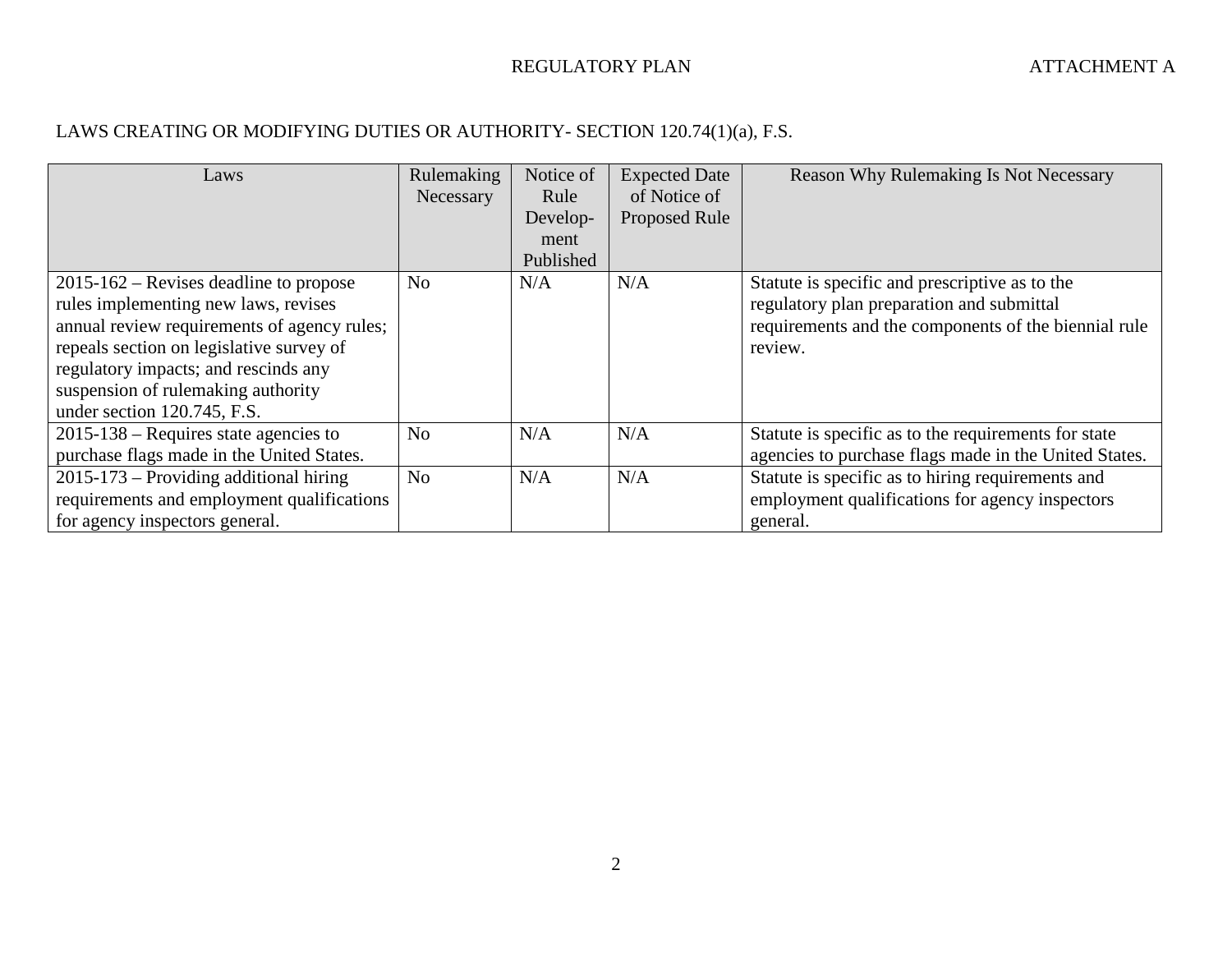| Laws                     | Intent of Rulemaking                                                                                                                                                                                                                                                                                    |
|--------------------------|---------------------------------------------------------------------------------------------------------------------------------------------------------------------------------------------------------------------------------------------------------------------------------------------------------|
| Section 350.0603, F.S.   | Amend Rule 25-25.0061, F.A.C., Purchasing Threshold Amounts and Procedures for Automatic Annual<br>Adjustments, to clarify and conform to Category One and Category Two purchasing thresholds.                                                                                                          |
| Section 350.115, F.S.    | Amend Rule 25-6.0436, F.A.C., Depreciation, to clarify and update the rule to conform to current accounting<br>principles applicable to electric utilities.                                                                                                                                             |
|                          | Amend Rule 25-7.045, F.A.C., Depreciation, to clarify and update the rule to conform to current accounting<br>principles applicable to gas utilities.                                                                                                                                                   |
|                          | Amend Rule 25-7.046, F.A.C., Subcategories of Gas Plant Depreciation, to clarify and update the rule to conform<br>to current accounting principles applicable to gas utilities.                                                                                                                        |
| Section 364.10, F.S.     | Amend Rule 25-4.0665, F.A.C., Lifeline Service, to eliminate quarterly reporting; to prohibit a company from<br>discontinuing a customer's lifeline local service if applicable charges, taxes, and fees are paid; and to clarify<br>carrier responsibilities to conform to new federal lifeline rules. |
| Section 364.105, F.S.    | Amend Rule 25-4.0665, F.A.C., Lifeline Service, to eliminate quarterly reporting; to prohibit a company from<br>discontinuing a customer's lifeline local service if applicable charges, taxes, and fees are paid; and to clarify<br>carrier responsibilities to conform to new federal lifeline rules. |
| Section 364.183(1), F.S. | Amend Rule 25-4.0665, F.A.C., Lifeline Service, to eliminate quarterly reporting; to prohibit a company from<br>discontinuing a customer's lifeline local service if applicable charges, taxes, and fees are paid; and to clarify<br>carrier responsibilities to conform to new federal lifeline rules. |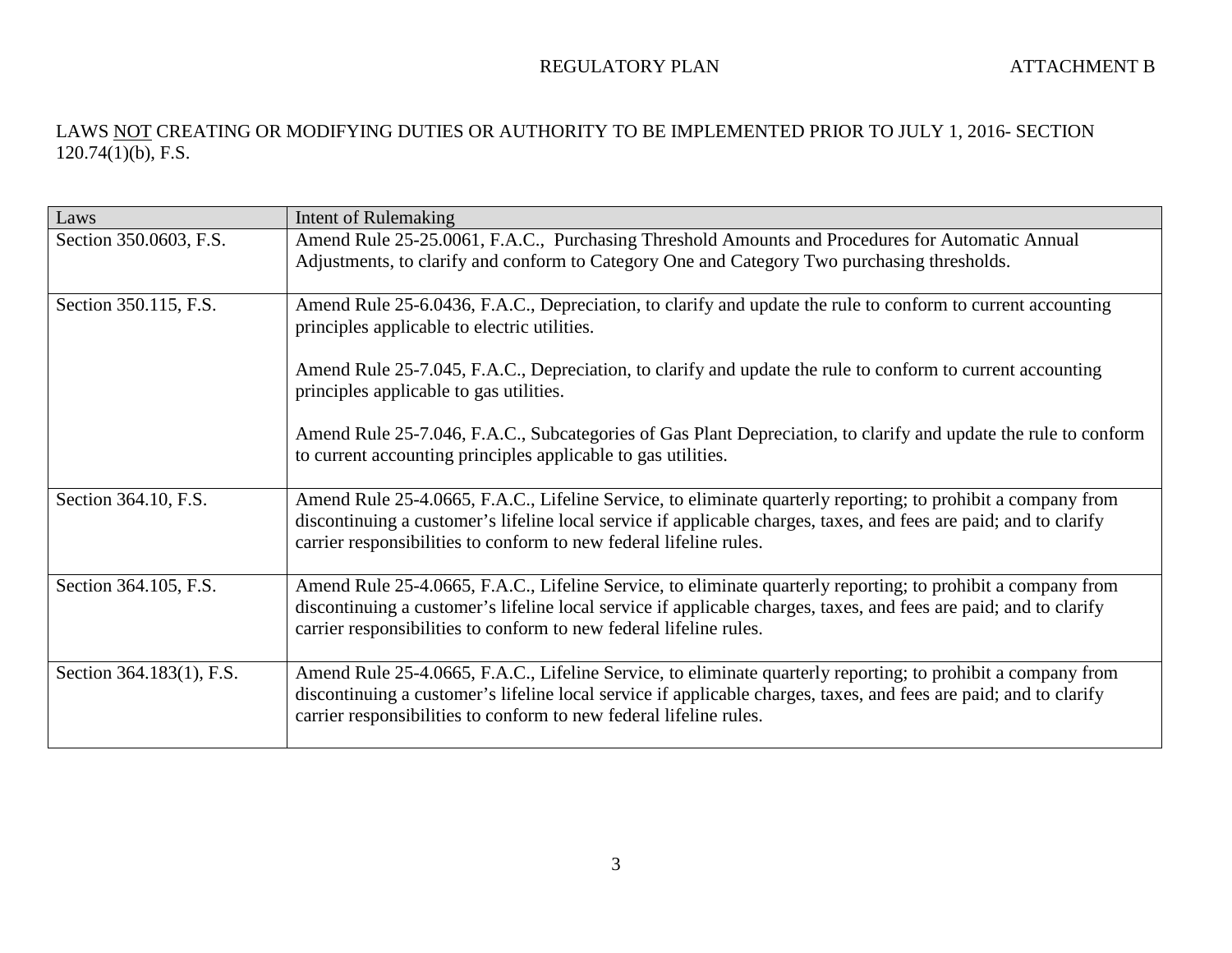| Laws                                  | <b>Intent of Rulemaking</b>                                                                                                                                                      |
|---------------------------------------|----------------------------------------------------------------------------------------------------------------------------------------------------------------------------------|
| Section 366.03, F.S.                  | Amend Rule 25-6.093, F.A.C., Information to Customers, to make consistent with Section 366.05(1)(d), F.S.                                                                        |
|                                       | Amend Rule 25-6.097, F.A.C., Customer Deposits, to make consistent with Section 366.05(1)(c), F.S.                                                                               |
|                                       | Amend Rule 25-6.100, Customer Billings, to make consistent with Section 366.05(1)(b), F.S.                                                                                       |
|                                       | Amend Rule 25-7.079, F.A.C., Information to Customers, to implement Section 366.05(1)(d), F.S.                                                                                   |
|                                       | Amend Rule 25-7.083, F.A.C., Customer Deposits, to implement requirements of Section 366.05(1)(c), F.S.                                                                          |
| Section 366.04(2), F.S.               | Amend Rule 25-6.100, Customer Billings, to make consistent with Section 366.05(1)(b), F.S.                                                                                       |
| Section 366.04(2)(b), F.S.            | Amend Rule 25-9.001, F.A.C., Application and Scope, to clarify and specify application and scope of rules<br>applicable to electric and gas utilities.                           |
| Section 366.04(2)(f), F.S.            | Amend Rule 25-6.0436, F.A.C., Depreciation, to clarify and update the rule to conform to current accounting<br>principles applicable to electric utilities.                      |
|                                       | Amend Rule 25-6.093, F.A.C., Information to Customers, to make consistent with Section 366.05(1)(d), F.S.                                                                        |
| Section $366.04(2)(f)$ , (6),<br>F.S. | Amend Rule 25-6.093, F.A.C., Information to Customers, to make consistent with Section 366.05(1)(d), F.S.                                                                        |
| Section 366.041, F.S.                 | Amend Rule 25-6.04364, F.A.C., Electric Utilities Dismantlement, to clarify and update the rule to conform to<br>current accounting principles applicable to electric utilities. |
| Section 366.041(1), F.S.              | Amend Rule 25-6.093, F.A.C., Information to Customers, to make consistent with Section 366.05(1)(d), F.S.                                                                        |
|                                       | Amend Rule 25-6.097, F.A.C., Customer Deposits, to make consistent with Section 366.05(1)(c), F.S.                                                                               |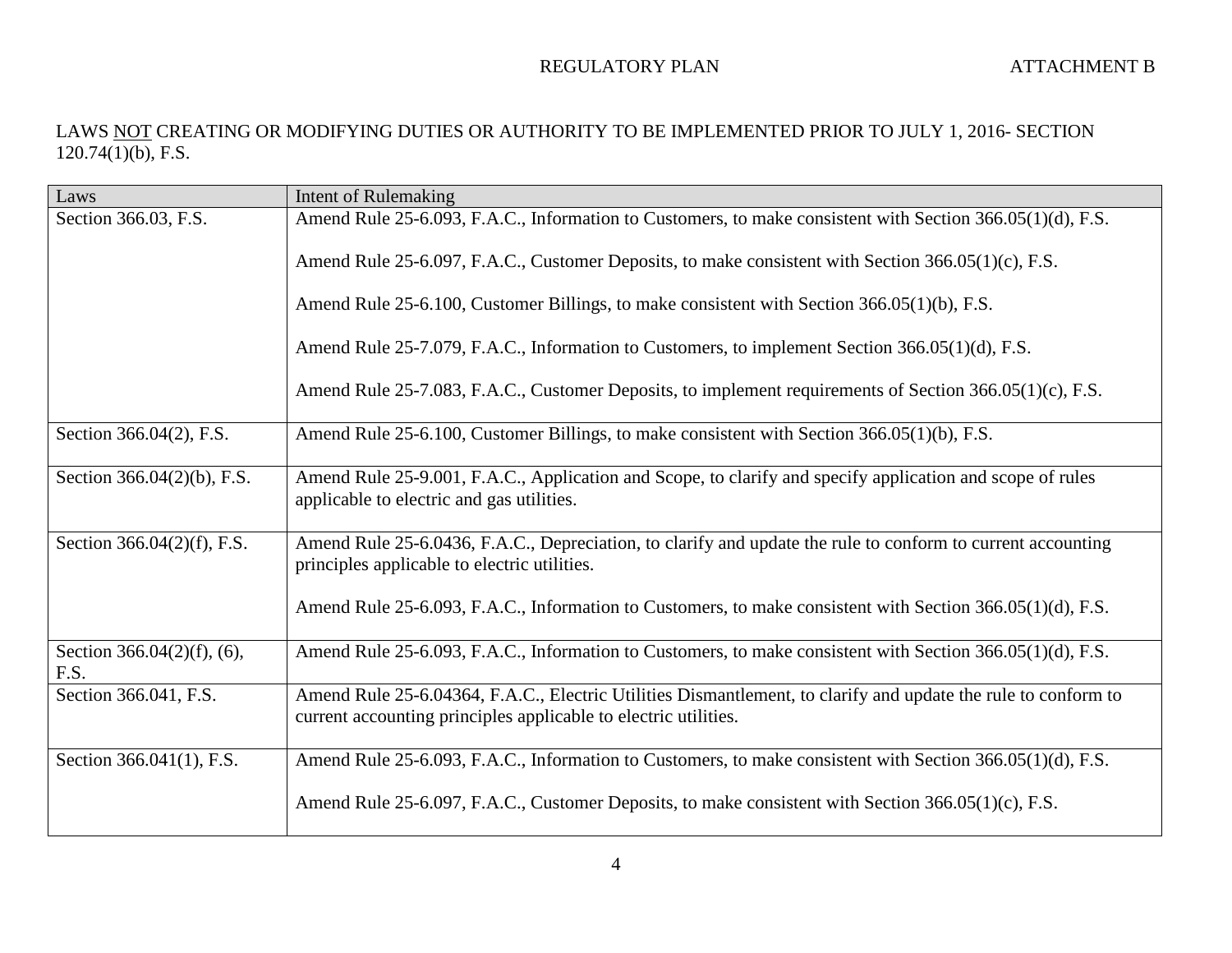| Laws                     | Intent of Rulemaking                                                                                                                                                                                       |
|--------------------------|------------------------------------------------------------------------------------------------------------------------------------------------------------------------------------------------------------|
| Section 366.041(1), F.S. | Amend Rule 25-6.100, Customer Billings, to make consistent with Section 366.05(1)(b), F.S.                                                                                                                 |
| Section 366.05(1), F.S.  | Amend Rule 25-6.093, F.A.C., Information to Customers, to make consistent with Section 366.05(1)(d), F.S.                                                                                                  |
|                          | Amend Rule 25-6.097, F.A.C., Customer Deposits, to make consistent with Section 366.05(1)(c), F.S.                                                                                                         |
|                          | Amend Rule 25-7.079, F.A.C., Information to Customers, to implement Section 366.05(1)(d), F.S.                                                                                                             |
|                          | Amend Rule 25-7.083, F.A.C., Customer Deposits, to implement requirements of Section 366.05(1)(c), F.S.                                                                                                    |
|                          | Amend Rule 25-9.001, F.A.C., Application and Scope, to clarify and specify application and scope of rules<br>applicable to electric, gas, water and wastewater utilities, municipalities and cooperatives. |
|                          | Amend Rule 25-9.002, F.A.C., Definitions, to clarify and update definitions for tariff rules.                                                                                                              |
| Section 366.05(3), F.S.  | Amend Rule 25-6.093, F.A.C., Information to Customers, to make consistent with Section 366.05(1)(d), F.S.                                                                                                  |
| Section 366.051, F.S.    | Amend Rule 25-6.100, Customer Billings, to make consistent with Sections 366.05(1)(b) and 366.95(4), F.S.                                                                                                  |
| Section 366.06 F.S.      | Amend Rule 25-7.079, F.A.C., Information to Customers, to implement Section 366.05(1)(d), F.S., and simplify,<br>clarify, and delete obsolete rule provisions.                                             |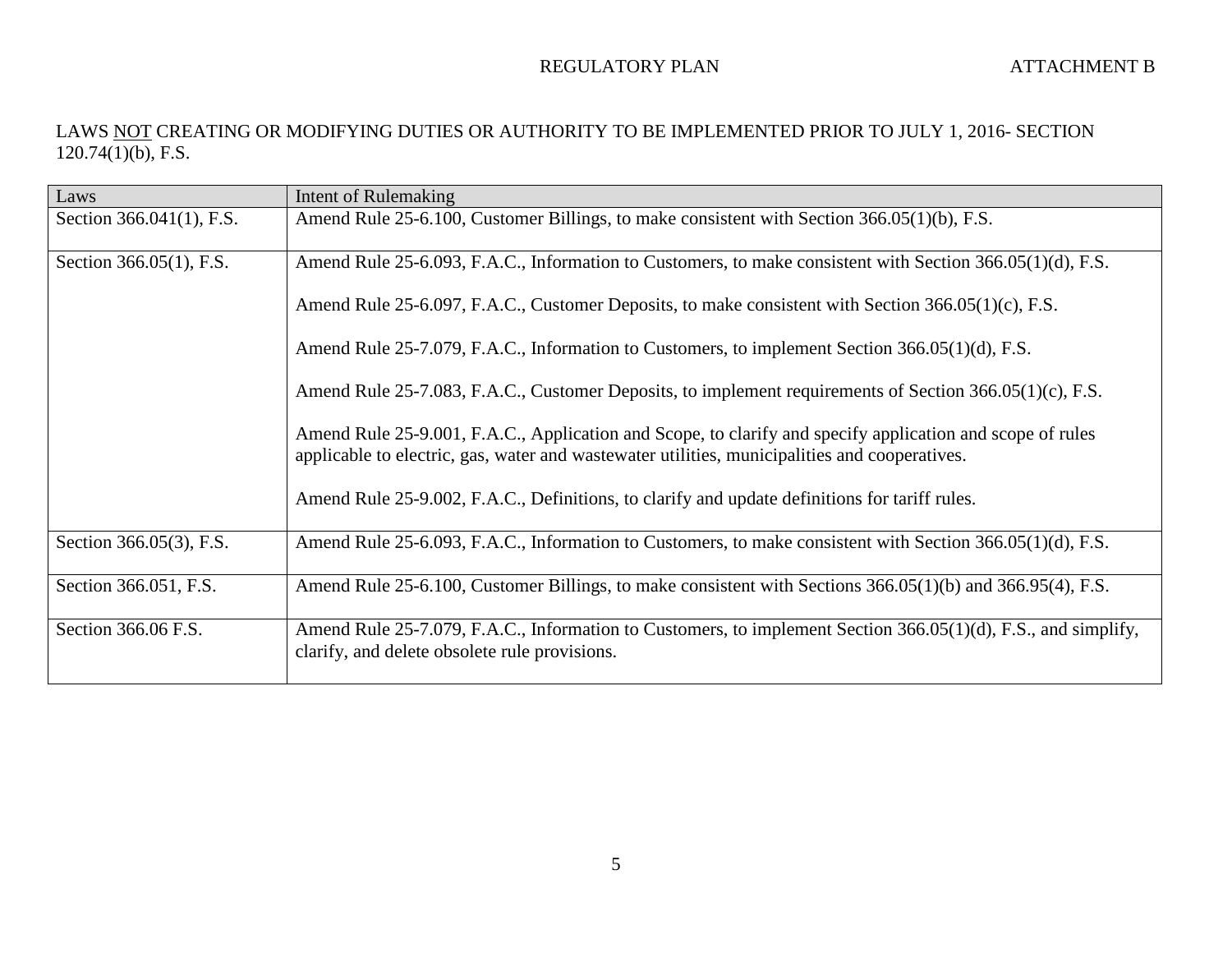| Laws                    | <b>Intent of Rulemaking</b>                                                                                                                                                                                                                                                                                                                                                               |
|-------------------------|-------------------------------------------------------------------------------------------------------------------------------------------------------------------------------------------------------------------------------------------------------------------------------------------------------------------------------------------------------------------------------------------|
| Section 366.06(1), F.S. | Amend Rule 25-6.0436, F.A.C., Depreciation, to clarify standards for depreciation rates.                                                                                                                                                                                                                                                                                                  |
|                         | Amend Rule 25-6.04364, F.A.C., Electric Utilities Dismantlement, to clarify and update the rule to conform to<br>current accounting principles applicable to electric utilities.                                                                                                                                                                                                          |
|                         | Amend Rule 25-6.093, F.A.C., Information to Customers, to make consistent with Section 366.05(1)(d), F.S.                                                                                                                                                                                                                                                                                 |
|                         | Amend Rule 25-6.097, F.A.C., Customer Deposits, to make consistent with Section 366.05(1)(c), F.S.                                                                                                                                                                                                                                                                                        |
|                         | Amend Rule 25-6.100, Customer Billings, to make consistent with Sections 366.05(1)(b) and 366.95(4), F.S.                                                                                                                                                                                                                                                                                 |
| Section 367.021, F.S.   | Amend Rule 25-9.002, F.A.C., Definitions, to clarify and update definitions for tariff rules.                                                                                                                                                                                                                                                                                             |
| Section 367.031, F.S.   | Amend Rule 25-30.030, F.A.C., Notice of Application, to update language for clarity; to delete obsolete and<br>unnecessary language and requirements; to amend to require noticing of property owners; and to require a<br>customer meeting and noticing if the application results in a rate change.                                                                                     |
|                         | Amend Rule 25-30.033, F.A.C., Application for Original Certificate of Authorization and Initial Rates and<br>Charges, to update and clarify application requirements; to update by requiring filing of electronic media tariff<br>draft; to delete obsolete and unnecessary language and requirements; and to add reference to forms to be made<br>available by Dept. of State hyperlinks |
| Section 367.045, F.S.   | Adopt Rule 25-30.029, F.A.C., Legal Description of Service Area, to clarify and identify types of applications<br>requiring a legal description; to describe requirements for legal description previously included in notice rule and<br>to allow reference to local streets.                                                                                                            |
|                         | Amend Rule 25-30.030, F.A.C., Notice of Application, to update language for clarity; to delete obsolete and<br>unnecessary language and requirements; to amend to require noticing of property owners; and to require a<br>customer meeting and noticing if the application results in a rate change.                                                                                     |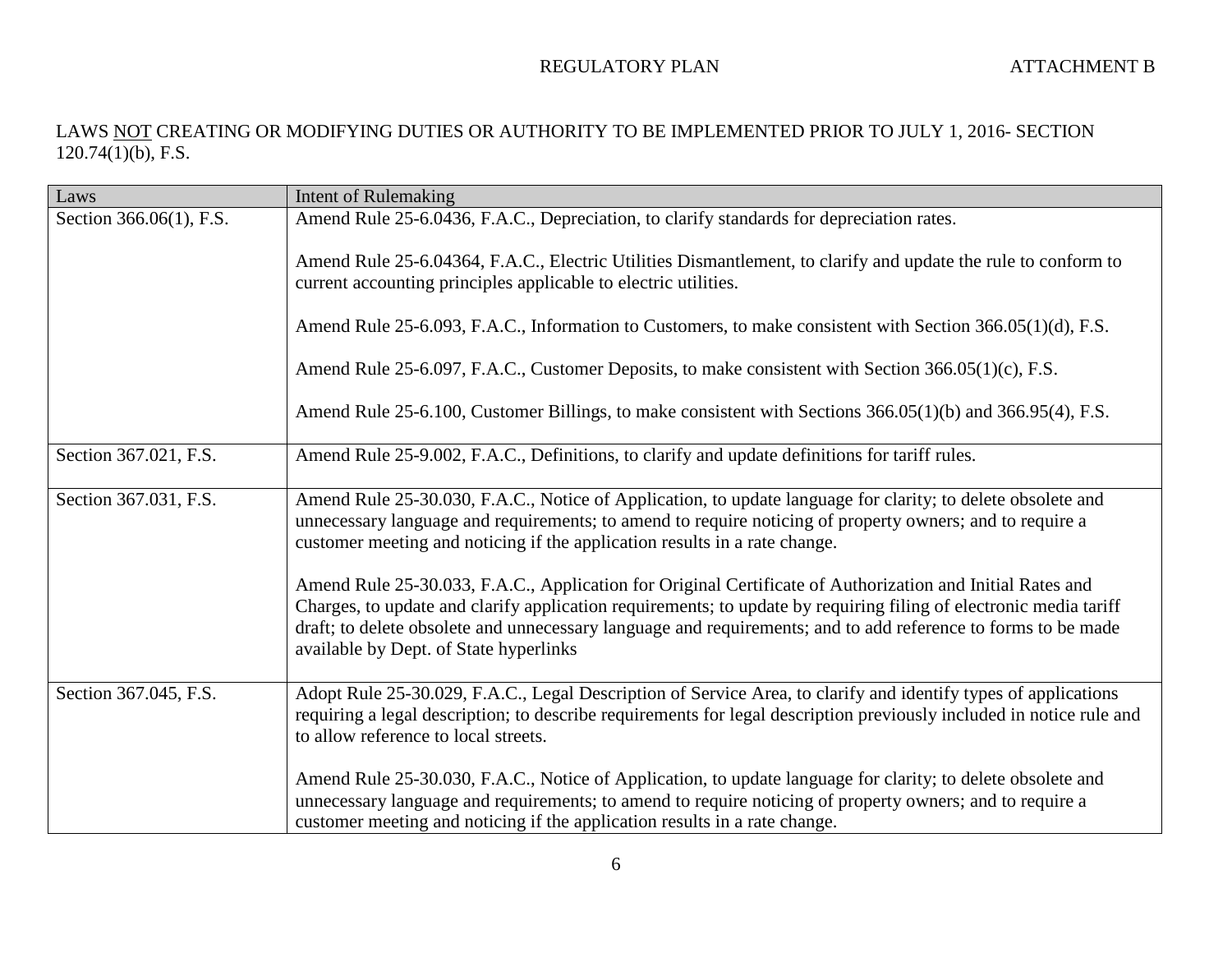| Laws                  | <b>Intent of Rulemaking</b>                                                                                                                                                                                                                                                                                                                                                                                                                                                                                                                                                                                                           |
|-----------------------|---------------------------------------------------------------------------------------------------------------------------------------------------------------------------------------------------------------------------------------------------------------------------------------------------------------------------------------------------------------------------------------------------------------------------------------------------------------------------------------------------------------------------------------------------------------------------------------------------------------------------------------|
| Section 367.045, F.S. | Amend Rule 25-30.033, F.A.C., Application for Original Certificate of Authorization and Initial Rates and<br>Charges, to update and clarify application requirements; to update by requiring filing of electronic media tariff<br>draft; to delete obsolete and unnecessary language and requirements; and to add reference to forms to be made<br>available by Dept. of State hyperlinks.                                                                                                                                                                                                                                            |
|                       | Amend Rule 25-30.034, F.A.C., Application for Certificate of Authorization for Existing Utility Currently<br>Charging for Services, to update and clarify application requirements; to delete obsolete and unnecessary<br>language; to require identification of proposed territory not currently served; to specify the requirements for<br>demonstrating need for service in the proposed area; to require identification of current land use designation and<br>any known land use restrictions for the proposed service territory; and to add reference to forms to be made<br>available by Dept. of State hyperlink.             |
|                       | Amend Rule 25-30.036, F.A.C., Application for Amendment to Certificate of Authorization to Extend or Delete<br>Service, to clarify the information required to demonstrate need for service and technical ability; to eliminate<br>requirement for documentation of land ownership or long-term land use if existing plant will be used to serve the<br>proposed extension; to require complete legal description of existing territory including the proposed extension or<br>deletion; to delete obsolete requirements and unnecessary language; and to add reference to forms to be made<br>available by Dept. of State hyperlink. |
|                       | Adopt Rule 25-30.038, F.A.C., Application for Transfer to a Governmental Authority, to clarify and address<br>application requirements for transfer of a regulated utility to a governmental authority.                                                                                                                                                                                                                                                                                                                                                                                                                               |
| Section 367.071, F.S. | Adopt Rule 25-30.029, F.A.C., Legal Description of Service Area, to clarify and identify types of applications<br>requiring a legal description; to describe requirements for legal description previously included in notice rule and<br>to allow reference to local streets.                                                                                                                                                                                                                                                                                                                                                        |
|                       | Amend Rule 25-30.030, F.A.C., Notice of Application, to update language for clarity; to delete obsolete and<br>unnecessary language and requirements; to amend to require noticing of property owners; and to require a<br>customer meeting and noticing if the application results in a rate change.                                                                                                                                                                                                                                                                                                                                 |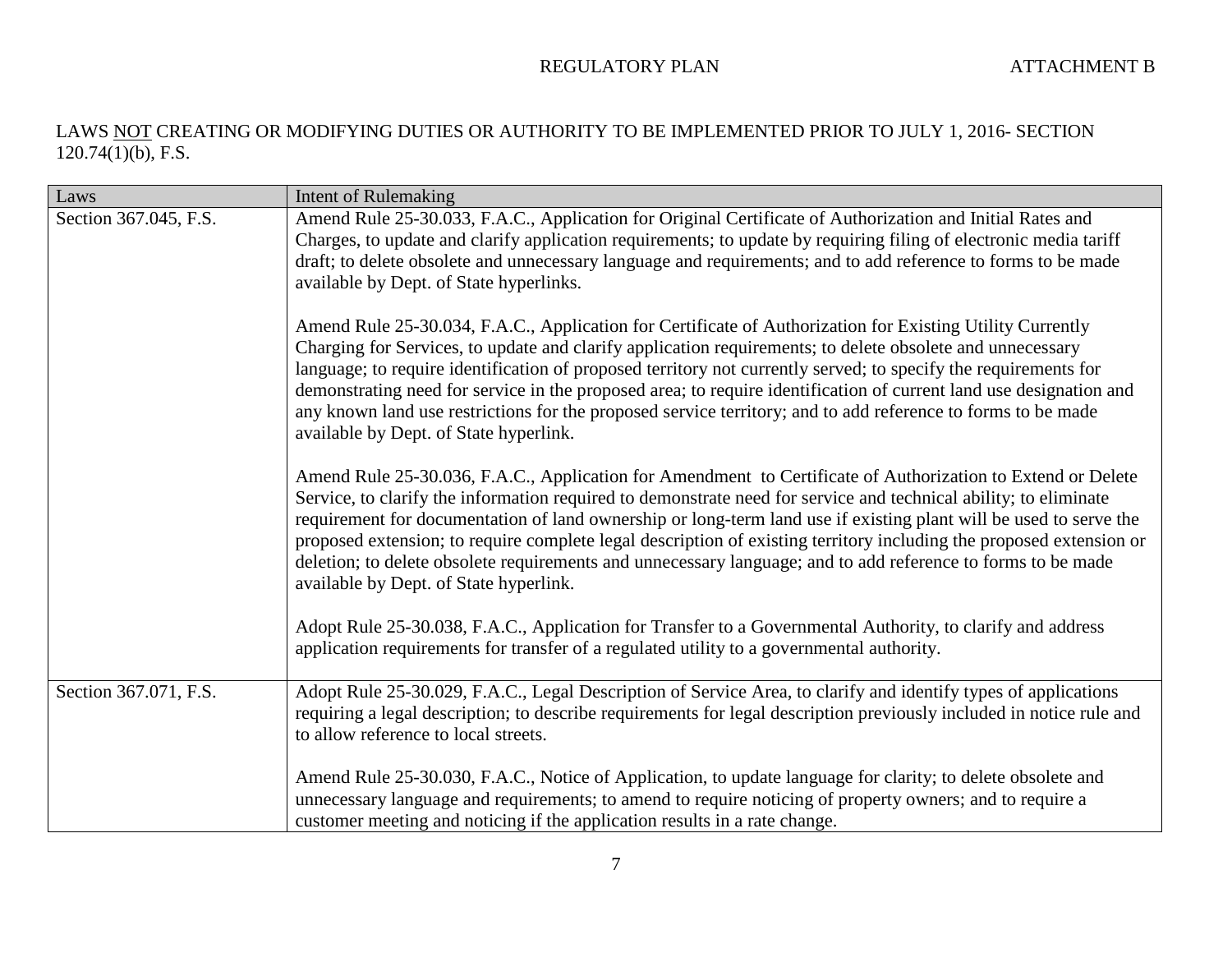| Laws                  | <b>Intent of Rulemaking</b>                                                                                                                                                                                                                                                                                                                                                                                                                                                                                                                                                                                                                                    |
|-----------------------|----------------------------------------------------------------------------------------------------------------------------------------------------------------------------------------------------------------------------------------------------------------------------------------------------------------------------------------------------------------------------------------------------------------------------------------------------------------------------------------------------------------------------------------------------------------------------------------------------------------------------------------------------------------|
| Section 367.071, F.S. | Amend Rule 25-30.037, F.A.C., Application for Authority to Transfer, to delete unnecessary language; to update<br>application requirements for clarity; to address applications for transfer of an exempt entity to a regulated entity;<br>to address applications for the transfer of a regulated utility to an exempt entity other than a governmental entity;<br>and to add reference to forms to be made available by Dept. of State hyperlink.<br>Adopt Rule 25-30.038, F.A.C., Application for Transfer to a Governmental Authority, to clarify and address<br>application requirements for transfer of a regulated utility to a governmental authority. |
| Section 367.091, F.S. | Amend Rule 25-9.001, F.A.C., Application and Scope, to clarify and specify application and scope of rules<br>applicable to electric and gas utilities.                                                                                                                                                                                                                                                                                                                                                                                                                                                                                                         |
| Section 367.101, F.S. | Amend Rule 25-9.001, F.A.C., Application and Scope, to clarify and specify application and scope of tariff rules                                                                                                                                                                                                                                                                                                                                                                                                                                                                                                                                               |
| Section 367.121, F.S. | Adopt Rule 25-30.029, F.A.C., Legal Description of Service Area, to clarify and identify types of applications<br>requiring a legal description; to describe requirements for legal description previously included in notice rule and<br>to allow reference to local streets.                                                                                                                                                                                                                                                                                                                                                                                 |
|                       | Adopt Rule 25-30.038, F.A.C., Application for Transfer to a Governmental Authority, to clarify and address<br>application requirements for transfer of a regulated utility to a governmental authority.                                                                                                                                                                                                                                                                                                                                                                                                                                                        |
|                       | Amend Rule 25-30.039, F.A.C., Application for Name Change, to update and clarify; to delete obsolete and<br>unnecessary language; and to add reference to forms to be made available by Dept. of State hyperlink.                                                                                                                                                                                                                                                                                                                                                                                                                                              |
|                       | Amend Rule 25-30.090, F.A.C., Abandonments, to update and clarify language; to delete obsolete and<br>unnecessary language; and to require abandoning utility to identify location of books and records.                                                                                                                                                                                                                                                                                                                                                                                                                                                       |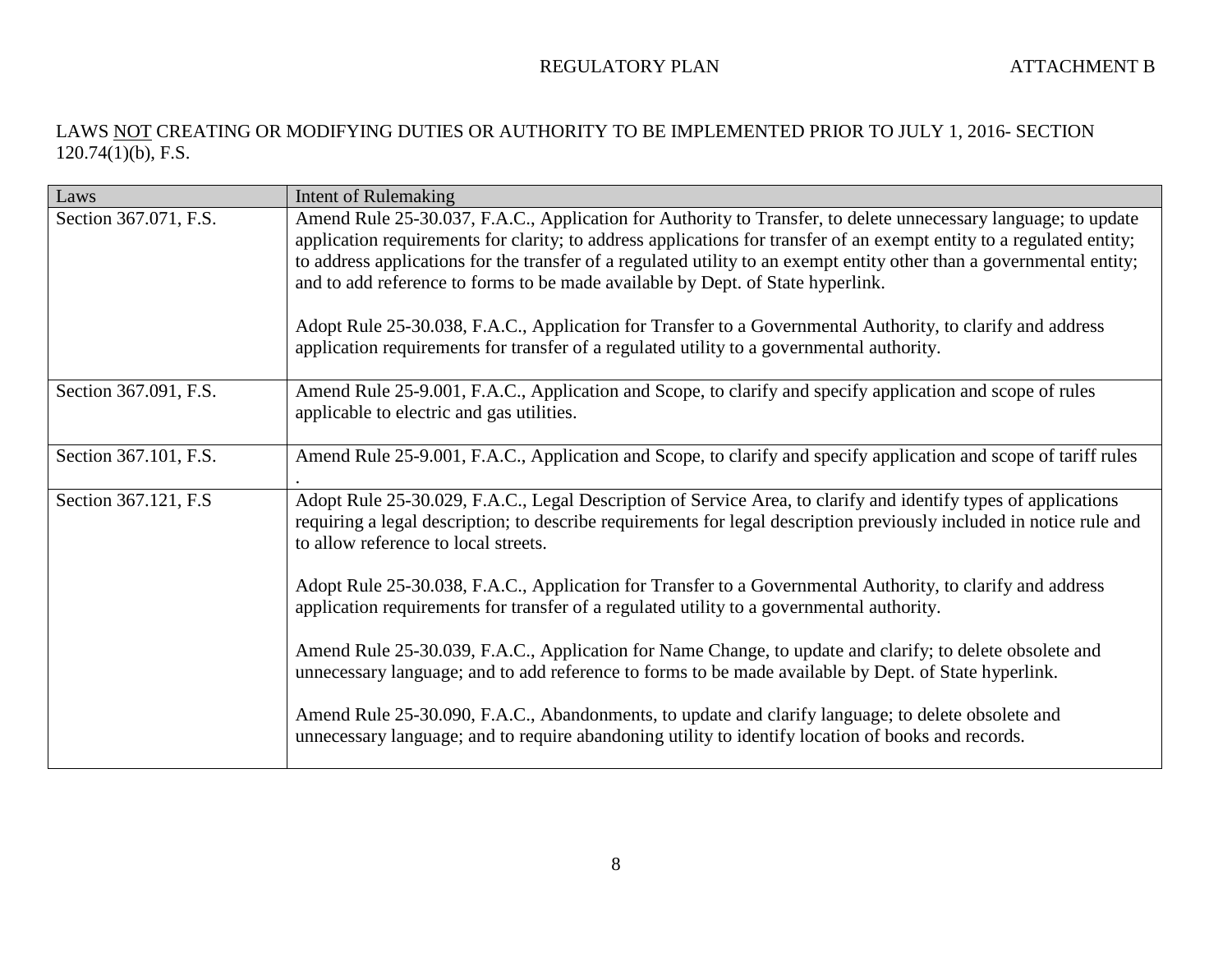| Laws                   | <b>Intent of Rulemaking</b>                                                                                                                                                                                                                                                                                                                                                                                                                                                                                                                                                                                                           |
|------------------------|---------------------------------------------------------------------------------------------------------------------------------------------------------------------------------------------------------------------------------------------------------------------------------------------------------------------------------------------------------------------------------------------------------------------------------------------------------------------------------------------------------------------------------------------------------------------------------------------------------------------------------------|
| Section 367.1213, F.S. | Amend Rule 25-30.033, F.A.C., Application for Original Certificate of Authorization and Initial Rates and<br>Charges, to update and clarify application requirements; to update by requiring filing of electronic media tariff<br>draft; to delete obsolete and unnecessary language and requirements; and to add reference to forms to be made<br>available by Dept. of State hyperlinks.                                                                                                                                                                                                                                            |
|                        | Amend Rule 25-30.034, F.A.C., Application for Certificate of Authorization for Existing Utility Currently<br>Charging for Services, to update and clarify application requirements; to delete obsolete and unnecessary<br>language; to require identification of proposed territory not currently served; to specify the requirements for<br>demonstrating need for service in the proposed area; to require identification of current land use designation and<br>any known land use restrictions for the proposed service territory; and to add reference to forms to be made<br>available by Dept. of State hyperlink.             |
|                        | Amend Rule 25-30.035, F.A.C., Application for Grandfather Certificate, to update and clarify application<br>requirements; to delete obsolete and unnecessary language; and to add reference to forms to be made available by<br>Dept. of State hyperlink.                                                                                                                                                                                                                                                                                                                                                                             |
|                        | Amend Rule 25-30.036, F.A.C., Application for Amendment to Certificate of Authorization to Extend or Delete<br>Service, to clarify the information required to demonstrate need for service and technical ability; to eliminate<br>requirement for documentation of land ownership or long-term land use if existing plant will be used to serve the<br>proposed extension; to require complete legal description of existing territory including the proposed extension or<br>deletion; to delete obsolete requirements and unnecessary language; and to add reference to forms to be made<br>available by Dept. of State hyperlink. |
|                        | Amend Rule 25-30.037, F.A.C., Application for Authority to Transfer, to delete unnecessary language; to update<br>application requirements for clarity; to address applications for transfer of an exempt entity to a regulated entity;<br>to address applications for the transfer of a regulated utility to an exempt entity other than a governmental entity;<br>and to add reference to forms to be made available by Dept. of State hyperlink.                                                                                                                                                                                   |